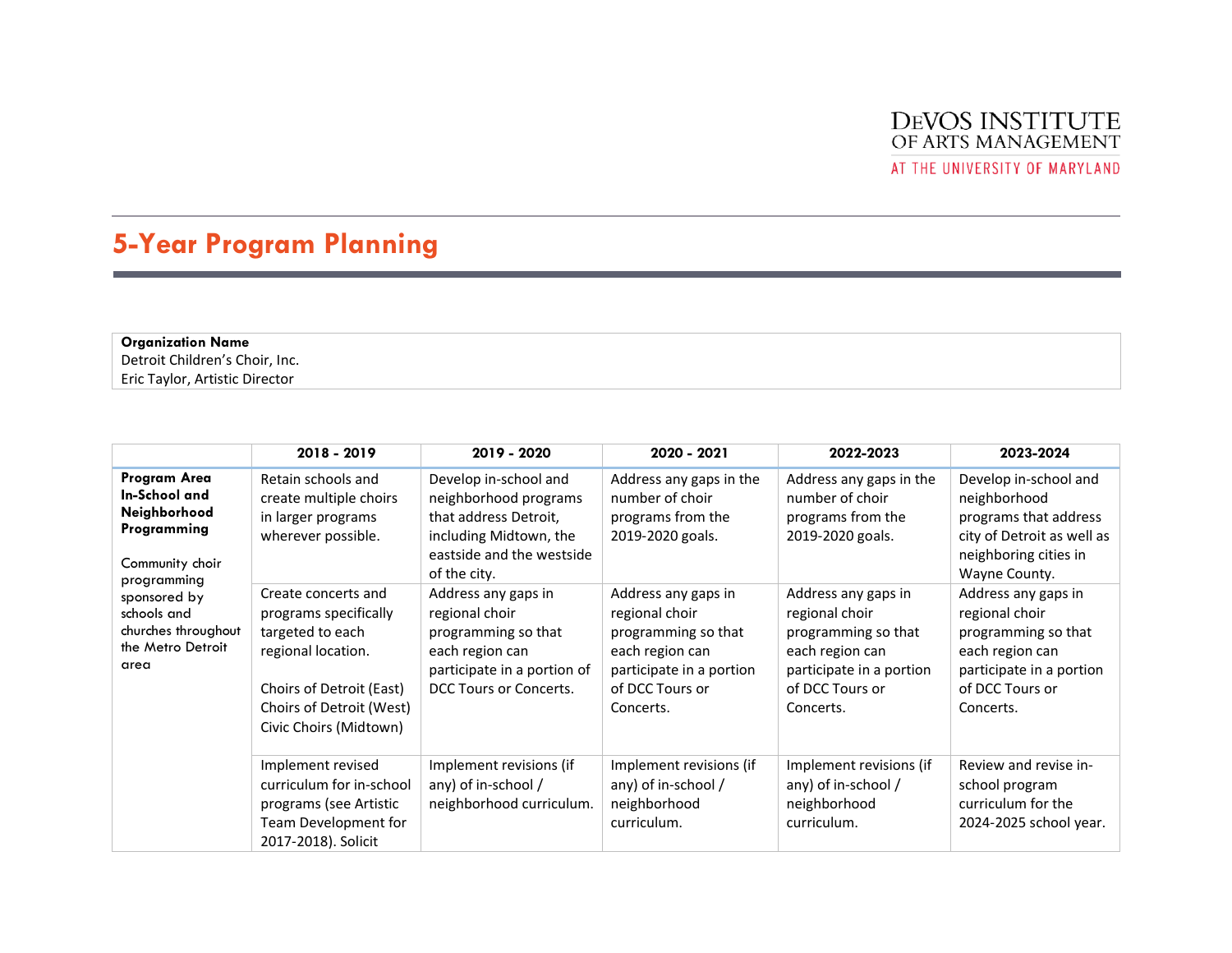|                                                                                                                                                  | feedback from Faculty<br>and Parents on<br>curriculum through<br>survey and data<br>collection.                                                                                                                                                                                                                                                                                        |                                                                                                                                                                                 |                                                                                                            |                                                                                                                  |                                                                                                            |
|--------------------------------------------------------------------------------------------------------------------------------------------------|----------------------------------------------------------------------------------------------------------------------------------------------------------------------------------------------------------------------------------------------------------------------------------------------------------------------------------------------------------------------------------------|---------------------------------------------------------------------------------------------------------------------------------------------------------------------------------|------------------------------------------------------------------------------------------------------------|------------------------------------------------------------------------------------------------------------------|------------------------------------------------------------------------------------------------------------|
|                                                                                                                                                  |                                                                                                                                                                                                                                                                                                                                                                                        | In partnership with the<br>Detroit Symphony<br>Orchestra, expand one in-<br>school program to<br>include strings.                                                               |                                                                                                            | In partnership with the<br>Detroit Symphony<br>Orchestra, expand one<br>in-school program to<br>include strings. |                                                                                                            |
|                                                                                                                                                  | 2018 - 2019                                                                                                                                                                                                                                                                                                                                                                            | 2019 - 2020                                                                                                                                                                     | 2020 - 2021                                                                                                | 2022-2023                                                                                                        | 2023-2024                                                                                                  |
| Program Area<br><b>Civic Choirs</b><br>Choir programs<br>housed at<br>Orchestra Hall in<br>partnership with the<br>Detroit Symphony<br>Orchestra | Build rosters to allow<br>for growth in the Civic<br>Choir program. Singers<br>in the D will have high<br>school and middle<br>school students, while<br>Concert Chorale and<br>Midtown will have<br>elementary and<br>beginning middle<br>school singers. All<br>choirs will come<br>together every<br>rehearsal to prepare<br>music together to build<br>on mission of<br>community. | Implement updated Civic<br>Choirs program:<br>Detroit Symphony Youth<br>Chorale (HS)<br>Singers in the D (MS/HS)<br>Concert Chorale (ELE/MS)<br>Midtown Chorale<br>(Elementary) |                                                                                                            |                                                                                                                  |                                                                                                            |
|                                                                                                                                                  | Retain tours from<br>previous seasons with<br>one tour (Holiday or<br>Spring) to travel across<br>Michigan.                                                                                                                                                                                                                                                                            | Retain tours from<br>previous seasons (Holiday<br>and Spring) with one tour<br>to travel across Michigan.                                                                       | Retain tours from<br>previous seasons with<br>one tour (Holiday or<br>Spring) to travel across<br>Midwest. | Retain tours from<br>previous seasons with<br>one tour (Holiday or<br>Spring) to travel across<br>Michigan.      | Retain tours from<br>previous seasons with<br>one tour (Holiday or<br>Spring) to travel across<br>Midwest. |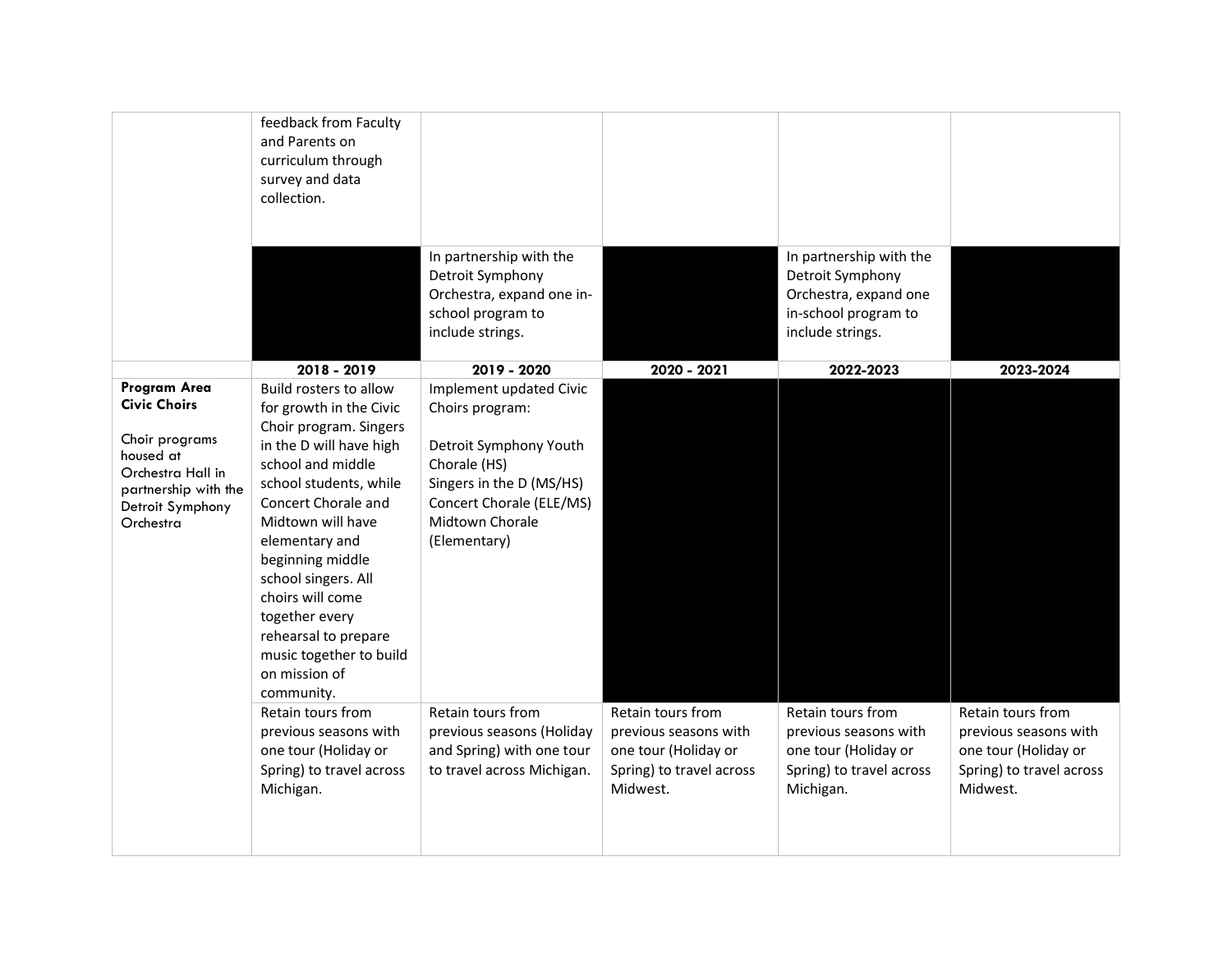| 2018 - 2019                                                                                                                                                                                                                                            | 2019 - 2020                                                                                                           | 2020 - 2021                                                                                                                                                   | 2022-2023                                                                                                 | 2023-2024                                                                                                                                                     |
|--------------------------------------------------------------------------------------------------------------------------------------------------------------------------------------------------------------------------------------------------------|-----------------------------------------------------------------------------------------------------------------------|---------------------------------------------------------------------------------------------------------------------------------------------------------------|-----------------------------------------------------------------------------------------------------------|---------------------------------------------------------------------------------------------------------------------------------------------------------------|
| Gather facts and<br>proposals for<br>international tour in<br>July 2021. Release<br>information to parents.                                                                                                                                            | Continue preparations<br>and meetings with Civic<br>Choir families to prepare<br>for international tour to<br>Europe. | Rehearse and prepare<br>students for the Europe<br>tour in July 2021.<br>Begin preparations and<br>meetings with Civic                                        | Continue preparations<br>and meetings with Civic<br>Choir families to<br>prepare for American<br>tour.    | Rehearse and prepare<br>students for American<br>tour in July 2024.<br>Begin preparations and<br>meetings with Civic                                          |
| Develop scholarship<br>program for students<br>who cannot afford to<br>go on the international<br>tour on their own.                                                                                                                                   | Gather facts and<br>proposals for American<br>tour in July 2022.<br>(Possible locations of<br>Florida or California)  | Choir families to prepare<br>for American tour (July<br>2022).<br>Develop scholarship                                                                         | Gather facts and<br>proposals for<br>international tour<br>performance in July<br>2023 (possible location | Choir families to<br>prepare for<br>international tour stop.<br>Develop scholarship                                                                           |
|                                                                                                                                                                                                                                                        |                                                                                                                       | program for students<br>who cannot afford to go<br>on the American tour on<br>their own.                                                                      | in Europe or South<br>America).                                                                           | program for students<br>who cannot afford to<br>go on the American<br>tour on their own.                                                                      |
| Record album in<br>collaboration with YEA<br>Agency to coincide with<br>holiday tour.<br>Secure performance at<br>either the Michigan<br>Music Conference<br>(January 2020) or<br>American Choral<br><b>Directors Association</b><br>MI (October 2020) | Record music for future<br>Detroit Children's Choir<br>album release (June<br>$2021$ ).                               | Secure performance at<br>either the Michigan<br>Music Conference<br>(January 2022) or<br>American Choral<br><b>Directors Association MI</b><br>(October 2022) | Record music for future<br>Detroit Children's Choir<br>album release (June<br>$2023$ ).                   | Secure performance at<br>either the Michigan<br>Music Conference<br>(January 2024) or<br>American Choral<br><b>Directors Association</b><br>MI (October 2024) |
|                                                                                                                                                                                                                                                        |                                                                                                                       |                                                                                                                                                               |                                                                                                           |                                                                                                                                                               |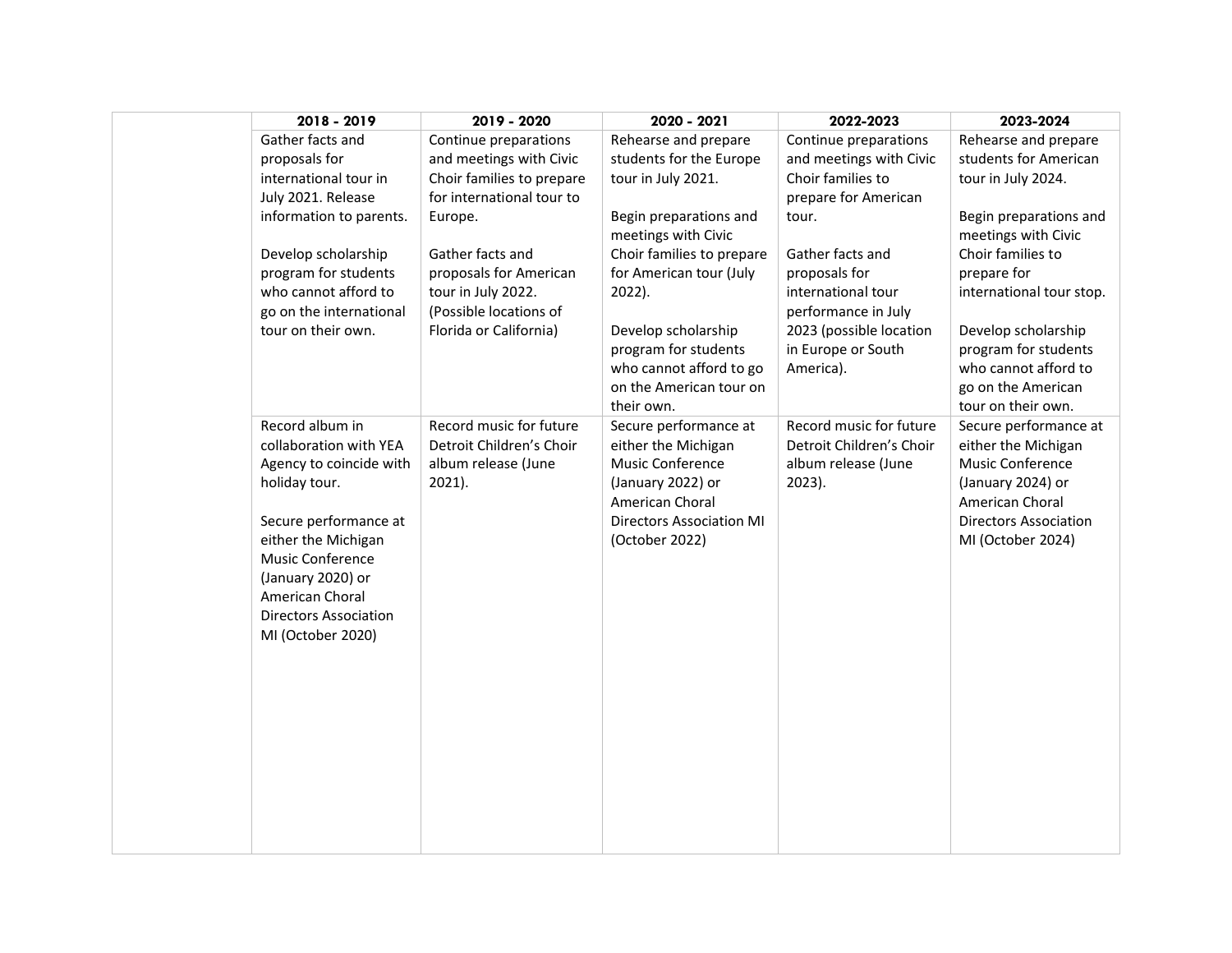|                                                                                                                                                                                    | 2018 - 2019                                                                                                                                                                              | 2019 - 2020                                                                                                                                                                                                         | 2020 - 2021                                                                                                                                                                                         | 2022-2023                                                                                                                                                                                                              | 2023-2024                                                                                                                                                                                                              |
|------------------------------------------------------------------------------------------------------------------------------------------------------------------------------------|------------------------------------------------------------------------------------------------------------------------------------------------------------------------------------------|---------------------------------------------------------------------------------------------------------------------------------------------------------------------------------------------------------------------|-----------------------------------------------------------------------------------------------------------------------------------------------------------------------------------------------------|------------------------------------------------------------------------------------------------------------------------------------------------------------------------------------------------------------------------|------------------------------------------------------------------------------------------------------------------------------------------------------------------------------------------------------------------------|
| Program Area<br><b>Collaborations</b><br>and Development<br><b>Strategies</b><br>Strategic<br>partnerships to<br>develop the artistic<br>vision of the Detroit<br>Children's Choir | Collaborate with DSO<br>to develop a vocal<br>program at a new<br>school for next school<br>year (2019-2020).<br>Collaborate with<br>Detroit Symphony<br>Orchestra for a<br>performance. | In partnership with the<br>DSO, expand one in-<br>school program to<br>include strings.<br><b>Collaborate with Detroit</b><br>Symphony Orchestra for<br>a performance.                                              | Collaborate with DSO to<br>develop a strings and<br>vocal program at a new<br>school.<br>Collaborate with Detroit<br>Symphony Orchestra for<br>a performance.                                       | In partnership with the<br>DSO, expand one in-<br>school program to<br>include strings.<br>Collaborate with Detroit<br>Symphony Orchestra for<br>a performance.                                                        | Collaborate with DSO to<br>develop a strings and<br>vocal program at a new<br>school.<br>Collaborate with<br>Detroit Symphony<br>Orchestra for a<br>performance.                                                       |
|                                                                                                                                                                                    | Create partnerships<br>with churches and local<br>organizations to<br>present in-school and<br>neighborhood program<br>concerts to the<br>community.                                     | Create partnerships with<br>churches and local<br>organizations to present<br>in-school and<br>neighborhood program<br>concerts to the<br>community.                                                                | Create partnerships with<br>churches and local<br>organizations to present<br>in-school and<br>neighborhood program<br>concerts to the<br>community.                                                | Create partnerships<br>with churches and local<br>organizations to present<br>in-school and<br>neighborhood program<br>concerts to the<br>community.                                                                   | Create partnerships<br>with churches and local<br>organizations to<br>present in-school and<br>neighborhood program<br>concerts to the<br>community.                                                                   |
|                                                                                                                                                                                    | Meet with Artistic<br><b>Advisory Committee</b><br>two times a year.                                                                                                                     | Meet with Artistic<br>Advisory Committee two<br>times a year.                                                                                                                                                       | In partnership with<br>Advisory Committee and<br>Faculty, update and plan<br>curriculum for school /<br>neighborhood choirs for<br>2021-2022<br>implementation.                                     | Meet with Artistic<br><b>Advisory Committee</b><br>two times a year.                                                                                                                                                   | In partnership with<br><b>Advisory Committee</b><br>and Faculty, update and<br>plan curriculum for<br>school / neighborhood<br>choirs for 2024-2025<br>implementation.                                                 |
|                                                                                                                                                                                    | Retain WSU internship<br>program and begin the<br>process of<br>implementing another<br>university program<br>(three students from<br>each school).                                      | Retain internship<br>programs with Wayne<br>State University and<br>another program. Expand<br>internships and<br>volunteering to include<br>other facets of the DCC<br>(management,<br>journalism, graphics, etc.) | Retain internship<br>programs with Wayne<br>State University and<br>another program. Begin<br>the process of<br>implementing another<br>university program<br>(three students from<br>each school). | Retain internship<br>programs with Wayne<br>State University and<br>another program.<br>Expand internships and<br>volunteering to include<br>other facets of the DCC<br>(management,<br>journalism, graphics,<br>etc.) | Retain internship<br>programs with Wayne<br>State University and<br>another program.<br>Expand internships and<br>volunteering to include<br>other facets of the DCC<br>(management,<br>journalism, graphics,<br>etc.) |
|                                                                                                                                                                                    | 2018 - 2019                                                                                                                                                                              | 2019 - 2020                                                                                                                                                                                                         | 2020 - 2021                                                                                                                                                                                         | 2022-2023                                                                                                                                                                                                              | 2023-2024                                                                                                                                                                                                              |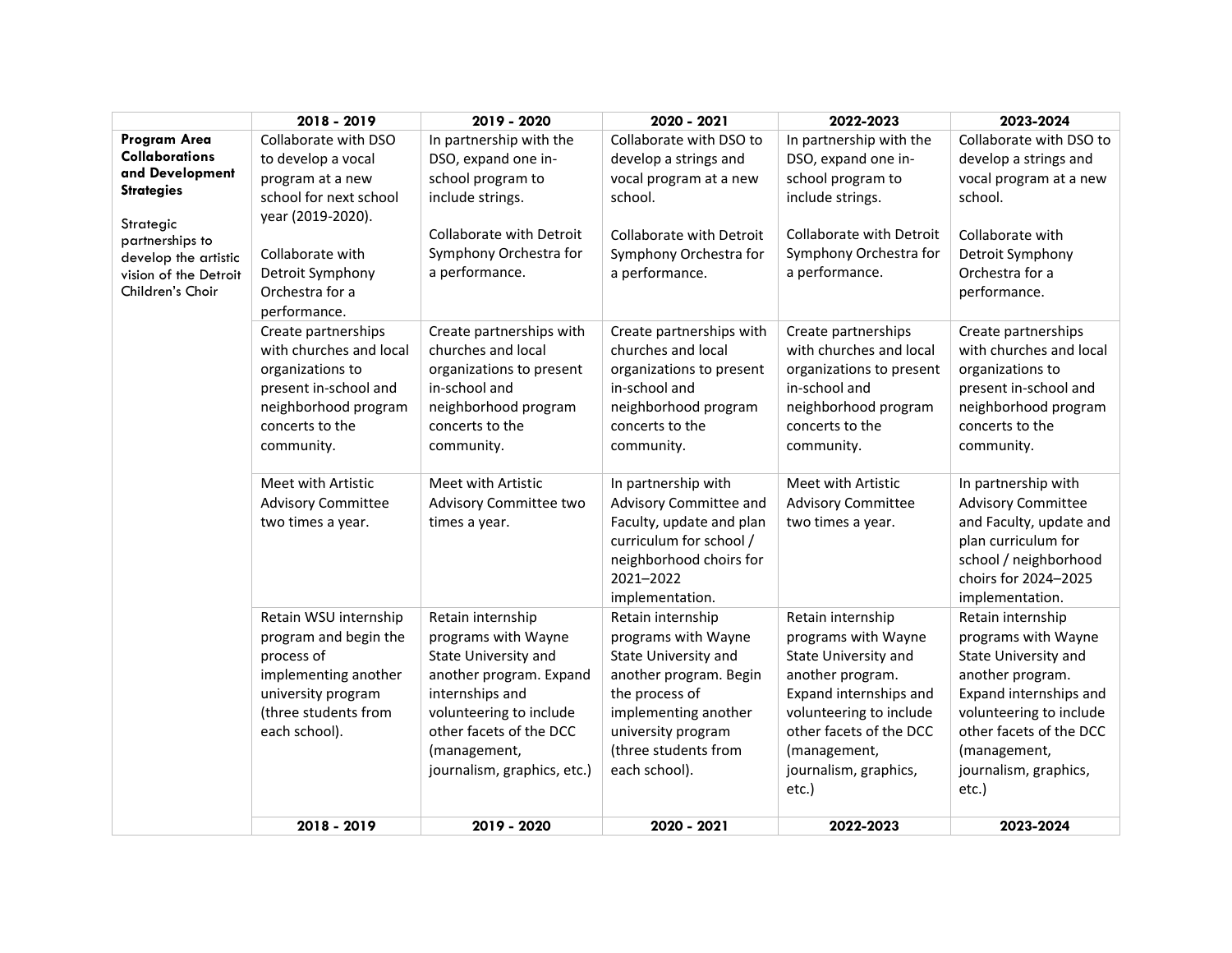|                                                            | Research sponsorships<br>from local<br>organizations to give<br>scholarships to<br>students for tour.<br>Encourage donors and<br>local organizations to<br>"sponsor" an in-school<br>program for next<br>season's expansion. | Receive sponsorships<br>from local organizations<br>to give scholarships to<br>students for tour.                                                        | Address any gaps or<br>financial needs for<br>international tour.                                                     | Receive sponsorships<br>from local organizations<br>to give scholarships to<br>students for American<br>and international tour. | Address any gaps or<br>financial needs for tour.                                                                      |
|------------------------------------------------------------|------------------------------------------------------------------------------------------------------------------------------------------------------------------------------------------------------------------------------|----------------------------------------------------------------------------------------------------------------------------------------------------------|-----------------------------------------------------------------------------------------------------------------------|---------------------------------------------------------------------------------------------------------------------------------|-----------------------------------------------------------------------------------------------------------------------|
|                                                            | Solicit a donor(s) to<br>underwrite two more<br>schools.                                                                                                                                                                     | All in-school and<br>neighborhood programs<br>have been underwritten<br>by DCC, donors, key<br>supporters, or local<br>organizations by this<br>point.   | Retain sponsorships or<br>address any financial<br>needs for underwriting<br>an in-school or<br>neighborhood program. | Retain sponsorships or<br>address any financial<br>needs for underwriting<br>an in-school or<br>neighborhood program.           | Retain sponsorships or<br>address any financial<br>needs for underwriting<br>an in-school or<br>neighborhood program. |
| Program Area<br><b>Artistic Team</b><br><b>Development</b> | Address any gaps or<br>staff needs to<br>accommodate two                                                                                                                                                                     | Hire new Artistic Faculty<br>to accommodate for<br>changes to the number of                                                                              | Hire Associate Artistic<br>Director to address gaps<br>in in-school and civic                                         | Address gaps in 2019<br>Artistic Faculty goals or<br>in "two director"                                                          | Address gaps in 2019<br>Artistic Faculty goals or<br>in "two director"                                                |
| Artistic Faculty and<br>Staff development                  | director system.                                                                                                                                                                                                             | in-school and                                                                                                                                            | programming.                                                                                                          | system.                                                                                                                         | system.                                                                                                               |
|                                                            |                                                                                                                                                                                                                              | neighborhood programs.                                                                                                                                   |                                                                                                                       |                                                                                                                                 |                                                                                                                       |
| within the Detroit<br>Children's Choir                     | Research programs for<br>Kodaly certification.<br>Enhance contracts of                                                                                                                                                       | Apply for Kodaly<br>certification for two<br>Faculty members.<br>Sponsor two Faculty<br>members to attend a<br>music conference.<br>Enhance contracts of | Sponsor five Faculty<br>members to attend a<br>music conference.                                                      | All Faculty Members are<br>sponsored to attend a<br>music conference each<br>year.<br>Enhance contracts of                      | All Faculty Members<br>are sponsored to<br>attend a music<br>conference each year.<br>Enhance contracts of            |